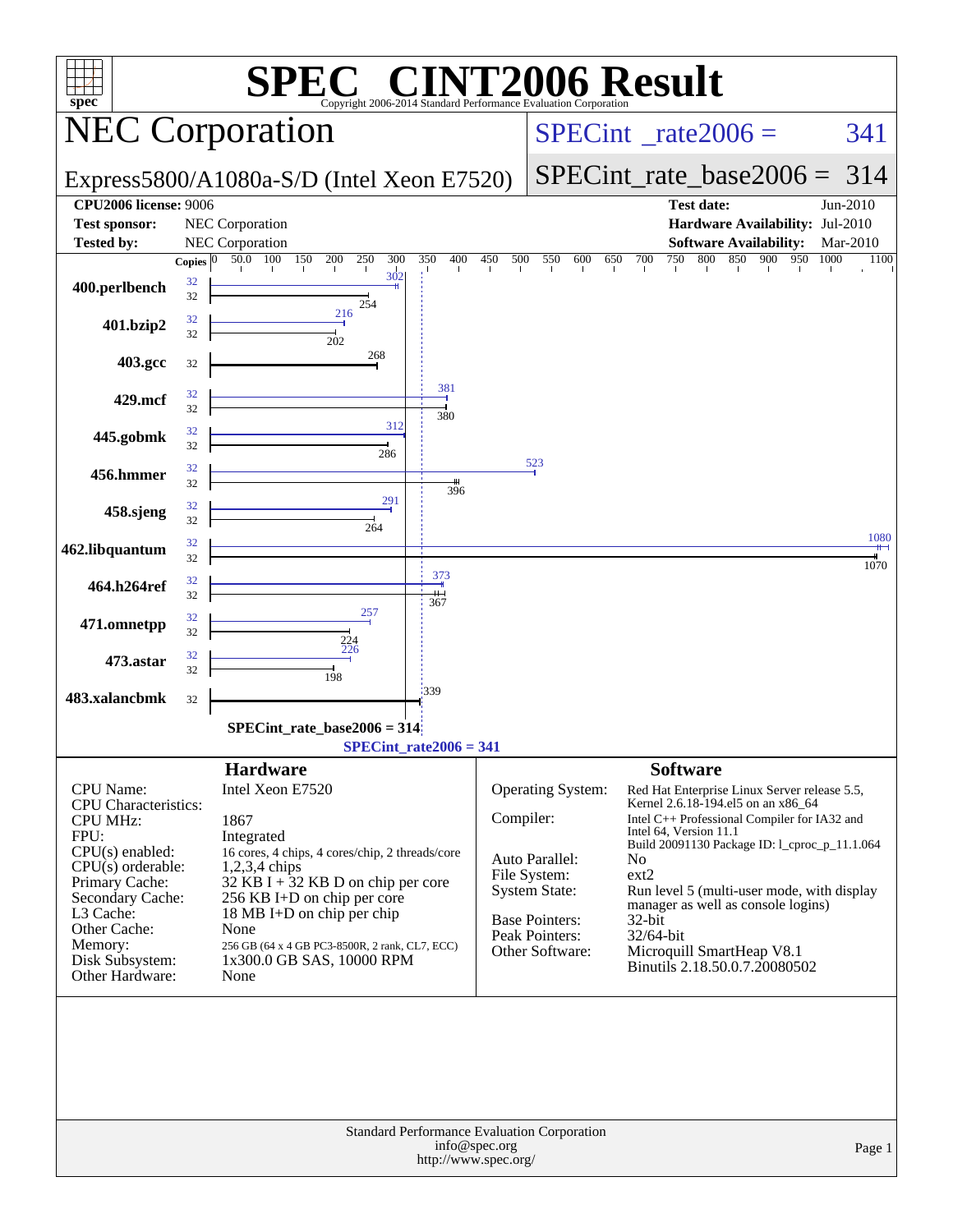

# NEC Corporation

### SPECint rate $2006 = 341$

Express5800/A1080a-S/D (Intel Xeon E7520)

[SPECint\\_rate\\_base2006 =](http://www.spec.org/auto/cpu2006/Docs/result-fields.html#SPECintratebase2006) 314

#### **[CPU2006 license:](http://www.spec.org/auto/cpu2006/Docs/result-fields.html#CPU2006license)** 9006 **[Test date:](http://www.spec.org/auto/cpu2006/Docs/result-fields.html#Testdate)** Jun-2010

**[Test sponsor:](http://www.spec.org/auto/cpu2006/Docs/result-fields.html#Testsponsor)** NEC Corporation **[Hardware Availability:](http://www.spec.org/auto/cpu2006/Docs/result-fields.html#HardwareAvailability)** Jul-2010 **[Tested by:](http://www.spec.org/auto/cpu2006/Docs/result-fields.html#Testedby)** NEC Corporation **[Software Availability:](http://www.spec.org/auto/cpu2006/Docs/result-fields.html#SoftwareAvailability)** Mar-2010

#### **[Results Table](http://www.spec.org/auto/cpu2006/Docs/result-fields.html#ResultsTable)**

|                  | <b>Base</b>   |                |            |                                                                                                          |            |                |       | <b>Peak</b>   |                |              |                |              |                |              |
|------------------|---------------|----------------|------------|----------------------------------------------------------------------------------------------------------|------------|----------------|-------|---------------|----------------|--------------|----------------|--------------|----------------|--------------|
| <b>Benchmark</b> | <b>Copies</b> | <b>Seconds</b> | Ratio      | <b>Seconds</b>                                                                                           | Ratio      | <b>Seconds</b> | Ratio | <b>Copies</b> | <b>Seconds</b> | <b>Ratio</b> | <b>Seconds</b> | <b>Ratio</b> | <b>Seconds</b> | <b>Ratio</b> |
| 400.perlbench    | 32            | 1230           | 254        | 1228                                                                                                     | 255        | 1230           | 254   | 32            | 1047           | 299          | 1036           | 302          | 1036           | 302          |
| 401.bzip2        | 32            | 1528           | 202        | 1529                                                                                                     | 202        | 1527           | 202   | 32            | 1434           | 215          | 1430           | 216          | 1431           | <u>216</u>   |
| $403.\text{gcc}$ | 32            | 961            | 268        | 957                                                                                                      | 269        | 961            | 268   | 32            | 961            | 268          | 957            | 269          | 961            | 268          |
| $429$ .mcf       | 32            | 769            | <b>380</b> | 768                                                                                                      | 380        | 769            | 380   | 32            | 766            | 381          | 766            | 381          | 763            | 382          |
| $445$ .gobmk     | 32            | 1174           | 286        | 1176                                                                                                     | 285        | 1176           | 286   | 32            | 1074           | 313          | 1075           | 312          | 1076           | 312          |
| 456.hmmer        | 32            | 760            | 393        | 753                                                                                                      | <b>396</b> | 746            | 400   | 32            | 571            | 523          | 571            | 523          | 572            | 522          |
| $458$ .sjeng     | 32            | 1468           | 264        | 1467                                                                                                     | 264        | 1464           | 264   | 32            | 1329           | 291          | 1331           | 291          | 1331           | <u>291</u>   |
| 462.libquantum   | 32            | 619            | 1070       | 618                                                                                                      | 1070       | 617            | 1070  | 32            | 614            | 1080         | 617            | 1080         | 606            | 1090         |
| 464.h264ref      | 32            | 1960           | 361        | 1874                                                                                                     | 378        | 1931           | 367   | 32            | 1885           | 376          | 1900           | 373          | 1902           | 372          |
| 471.omnetpp      | 32            | 891            | 224        | 892                                                                                                      | 224        | 893            | 224   | 32            | 778            | 257          | 779            | 257          | 778            | 257          |
| 473.astar        | 32            | 1133           | 198        | 1125                                                                                                     | <b>200</b> | 1133           | 198   | 32            | 995            | 226          | 998            | 225          | 995            | <u>226</u>   |
| 483.xalancbmk    | 32            | 652            | 339        | 655                                                                                                      | 337        | 652            | 339   | 32            | 652            | 339          | 655            | 337          | 652            | 339          |
|                  |               |                |            | Results appear in the order in which they were run. Bold underlined text indicates a median measurement. |            |                |       |               |                |              |                |              |                |              |

#### **[Submit Notes](http://www.spec.org/auto/cpu2006/Docs/result-fields.html#SubmitNotes)**

The config file option 'submit' was used. numactl was used to bind copies to the cores

#### **[Operating System Notes](http://www.spec.org/auto/cpu2006/Docs/result-fields.html#OperatingSystemNotes)**

'ulimit -s unlimited' was used to set the stacksize to unlimited prior to run

#### **[Platform Notes](http://www.spec.org/auto/cpu2006/Docs/result-fields.html#PlatformNotes)**

 Power Technology set to disabled in BIOS Patrol Scrubbing set to disabled in Maintenance Console

### **[Base Compiler Invocation](http://www.spec.org/auto/cpu2006/Docs/result-fields.html#BaseCompilerInvocation)**

[C benchmarks](http://www.spec.org/auto/cpu2006/Docs/result-fields.html#Cbenchmarks): [icc -m32](http://www.spec.org/cpu2006/results/res2010q3/cpu2006-20100621-11873.flags.html#user_CCbase_intel_icc_32bit_5ff4a39e364c98233615fdd38438c6f2)

[C++ benchmarks:](http://www.spec.org/auto/cpu2006/Docs/result-fields.html#CXXbenchmarks) [icpc -m32](http://www.spec.org/cpu2006/results/res2010q3/cpu2006-20100621-11873.flags.html#user_CXXbase_intel_icpc_32bit_4e5a5ef1a53fd332b3c49e69c3330699)

> Standard Performance Evaluation Corporation [info@spec.org](mailto:info@spec.org) <http://www.spec.org/>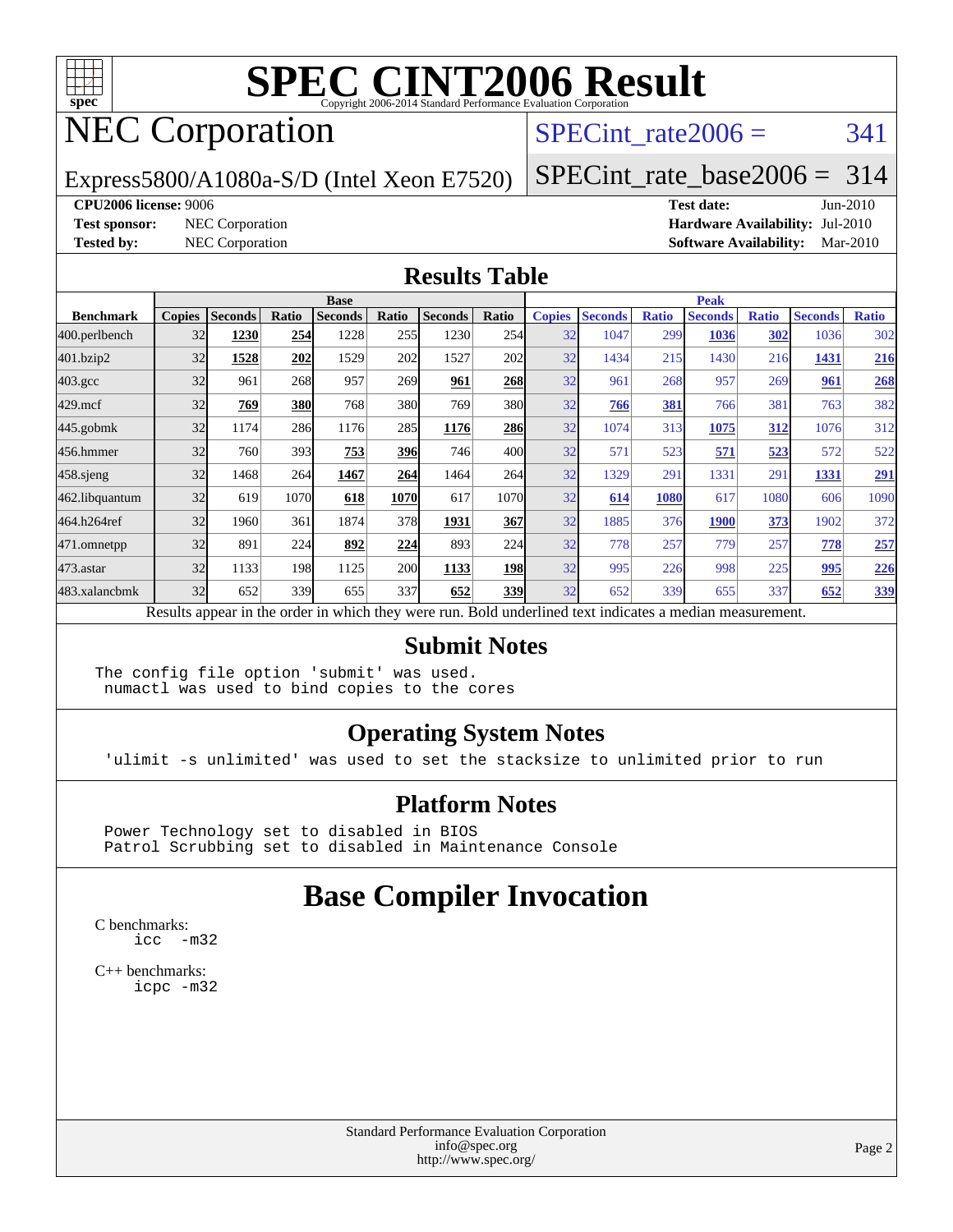

NEC Corporation

SPECint rate $2006 = 341$ 

Express5800/A1080a-S/D (Intel Xeon E7520)

[SPECint\\_rate\\_base2006 =](http://www.spec.org/auto/cpu2006/Docs/result-fields.html#SPECintratebase2006) 314

**[CPU2006 license:](http://www.spec.org/auto/cpu2006/Docs/result-fields.html#CPU2006license)** 9006 **[Test date:](http://www.spec.org/auto/cpu2006/Docs/result-fields.html#Testdate)** Jun-2010 **[Test sponsor:](http://www.spec.org/auto/cpu2006/Docs/result-fields.html#Testsponsor)** NEC Corporation **[Hardware Availability:](http://www.spec.org/auto/cpu2006/Docs/result-fields.html#HardwareAvailability)** Jul-2010 **[Tested by:](http://www.spec.org/auto/cpu2006/Docs/result-fields.html#Testedby)** NEC Corporation **[Software Availability:](http://www.spec.org/auto/cpu2006/Docs/result-fields.html#SoftwareAvailability)** Mar-2010

### **[Base Portability Flags](http://www.spec.org/auto/cpu2006/Docs/result-fields.html#BasePortabilityFlags)**

 400.perlbench: [-DSPEC\\_CPU\\_LINUX\\_IA32](http://www.spec.org/cpu2006/results/res2010q3/cpu2006-20100621-11873.flags.html#b400.perlbench_baseCPORTABILITY_DSPEC_CPU_LINUX_IA32) 462.libquantum: [-DSPEC\\_CPU\\_LINUX](http://www.spec.org/cpu2006/results/res2010q3/cpu2006-20100621-11873.flags.html#b462.libquantum_baseCPORTABILITY_DSPEC_CPU_LINUX) 483.xalancbmk: [-DSPEC\\_CPU\\_LINUX](http://www.spec.org/cpu2006/results/res2010q3/cpu2006-20100621-11873.flags.html#b483.xalancbmk_baseCXXPORTABILITY_DSPEC_CPU_LINUX)

**[Base Optimization Flags](http://www.spec.org/auto/cpu2006/Docs/result-fields.html#BaseOptimizationFlags)**

[C benchmarks](http://www.spec.org/auto/cpu2006/Docs/result-fields.html#Cbenchmarks):

[-xSSE4.2](http://www.spec.org/cpu2006/results/res2010q3/cpu2006-20100621-11873.flags.html#user_CCbase_f-xSSE42_f91528193cf0b216347adb8b939d4107) [-ipo](http://www.spec.org/cpu2006/results/res2010q3/cpu2006-20100621-11873.flags.html#user_CCbase_f-ipo) [-O3](http://www.spec.org/cpu2006/results/res2010q3/cpu2006-20100621-11873.flags.html#user_CCbase_f-O3) [-no-prec-div](http://www.spec.org/cpu2006/results/res2010q3/cpu2006-20100621-11873.flags.html#user_CCbase_f-no-prec-div) [-static](http://www.spec.org/cpu2006/results/res2010q3/cpu2006-20100621-11873.flags.html#user_CCbase_f-static) [-opt-prefetch](http://www.spec.org/cpu2006/results/res2010q3/cpu2006-20100621-11873.flags.html#user_CCbase_f-opt-prefetch)

[C++ benchmarks:](http://www.spec.org/auto/cpu2006/Docs/result-fields.html#CXXbenchmarks)

[-xSSE4.2](http://www.spec.org/cpu2006/results/res2010q3/cpu2006-20100621-11873.flags.html#user_CXXbase_f-xSSE42_f91528193cf0b216347adb8b939d4107) [-ipo](http://www.spec.org/cpu2006/results/res2010q3/cpu2006-20100621-11873.flags.html#user_CXXbase_f-ipo) [-O3](http://www.spec.org/cpu2006/results/res2010q3/cpu2006-20100621-11873.flags.html#user_CXXbase_f-O3) [-no-prec-div](http://www.spec.org/cpu2006/results/res2010q3/cpu2006-20100621-11873.flags.html#user_CXXbase_f-no-prec-div) [-opt-prefetch](http://www.spec.org/cpu2006/results/res2010q3/cpu2006-20100621-11873.flags.html#user_CXXbase_f-opt-prefetch) [-Wl,-z,muldefs](http://www.spec.org/cpu2006/results/res2010q3/cpu2006-20100621-11873.flags.html#user_CXXbase_link_force_multiple1_74079c344b956b9658436fd1b6dd3a8a) [-L/opt/SmartHeap\\_8.1/lib -lsmartheap](http://www.spec.org/cpu2006/results/res2010q3/cpu2006-20100621-11873.flags.html#user_CXXbase_SmartHeap_d5ba4dfc9de25d3c657c7de7476e66c5)

## **[Base Other Flags](http://www.spec.org/auto/cpu2006/Docs/result-fields.html#BaseOtherFlags)**

[C benchmarks](http://www.spec.org/auto/cpu2006/Docs/result-fields.html#Cbenchmarks):

403.gcc: [-Dalloca=\\_alloca](http://www.spec.org/cpu2006/results/res2010q3/cpu2006-20100621-11873.flags.html#b403.gcc_baseEXTRA_CFLAGS_Dalloca_be3056838c12de2578596ca5467af7f3)

## **[Peak Compiler Invocation](http://www.spec.org/auto/cpu2006/Docs/result-fields.html#PeakCompilerInvocation)**

[C benchmarks \(except as noted below\)](http://www.spec.org/auto/cpu2006/Docs/result-fields.html#Cbenchmarksexceptasnotedbelow):

[icc -m32](http://www.spec.org/cpu2006/results/res2010q3/cpu2006-20100621-11873.flags.html#user_CCpeak_intel_icc_32bit_5ff4a39e364c98233615fdd38438c6f2)

401.bzip2: [icc -m64](http://www.spec.org/cpu2006/results/res2010q3/cpu2006-20100621-11873.flags.html#user_peakCCLD401_bzip2_intel_icc_64bit_bda6cc9af1fdbb0edc3795bac97ada53)

456.hmmer: [icc -m64](http://www.spec.org/cpu2006/results/res2010q3/cpu2006-20100621-11873.flags.html#user_peakCCLD456_hmmer_intel_icc_64bit_bda6cc9af1fdbb0edc3795bac97ada53)

458.sjeng: [icc -m64](http://www.spec.org/cpu2006/results/res2010q3/cpu2006-20100621-11873.flags.html#user_peakCCLD458_sjeng_intel_icc_64bit_bda6cc9af1fdbb0edc3795bac97ada53)

462.libquantum: [icc -m64](http://www.spec.org/cpu2006/results/res2010q3/cpu2006-20100621-11873.flags.html#user_peakCCLD462_libquantum_intel_icc_64bit_bda6cc9af1fdbb0edc3795bac97ada53)

[C++ benchmarks \(except as noted below\):](http://www.spec.org/auto/cpu2006/Docs/result-fields.html#CXXbenchmarksexceptasnotedbelow) [icpc -m32](http://www.spec.org/cpu2006/results/res2010q3/cpu2006-20100621-11873.flags.html#user_CXXpeak_intel_icpc_32bit_4e5a5ef1a53fd332b3c49e69c3330699)

473.astar: [icpc -m64](http://www.spec.org/cpu2006/results/res2010q3/cpu2006-20100621-11873.flags.html#user_peakCXXLD473_astar_intel_icpc_64bit_fc66a5337ce925472a5c54ad6a0de310)

## **[Peak Portability Flags](http://www.spec.org/auto/cpu2006/Docs/result-fields.html#PeakPortabilityFlags)**

 400.perlbench: [-DSPEC\\_CPU\\_LINUX\\_IA32](http://www.spec.org/cpu2006/results/res2010q3/cpu2006-20100621-11873.flags.html#b400.perlbench_peakCPORTABILITY_DSPEC_CPU_LINUX_IA32) 401.bzip2: [-DSPEC\\_CPU\\_LP64](http://www.spec.org/cpu2006/results/res2010q3/cpu2006-20100621-11873.flags.html#suite_peakCPORTABILITY401_bzip2_DSPEC_CPU_LP64)

Continued on next page

Standard Performance Evaluation Corporation [info@spec.org](mailto:info@spec.org) <http://www.spec.org/>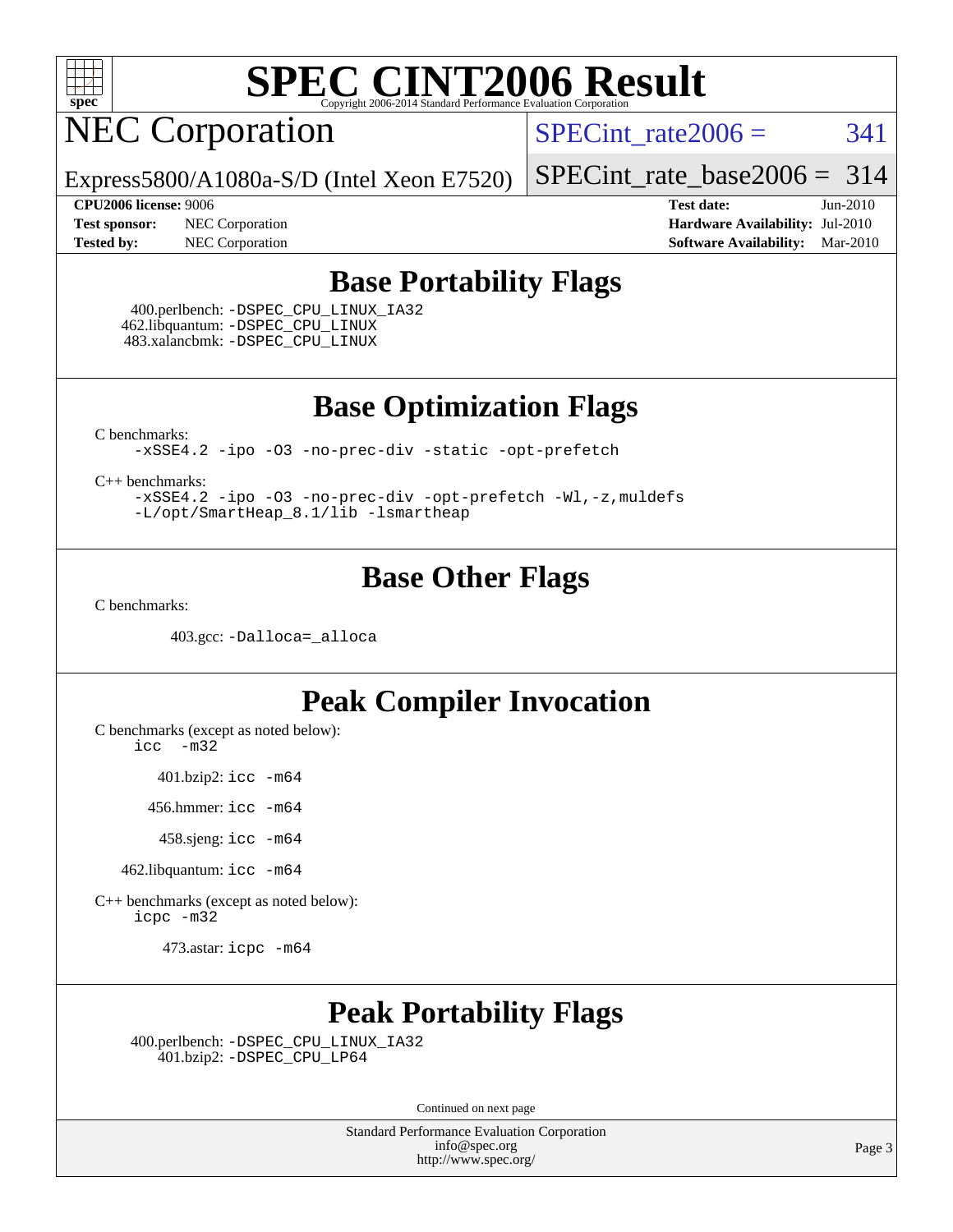

NEC Corporation

SPECint rate $2006 = 341$ 

Express5800/A1080a-S/D (Intel Xeon E7520)

[SPECint\\_rate\\_base2006 =](http://www.spec.org/auto/cpu2006/Docs/result-fields.html#SPECintratebase2006) 314

**[CPU2006 license:](http://www.spec.org/auto/cpu2006/Docs/result-fields.html#CPU2006license)** 9006 **[Test date:](http://www.spec.org/auto/cpu2006/Docs/result-fields.html#Testdate)** Jun-2010 **[Test sponsor:](http://www.spec.org/auto/cpu2006/Docs/result-fields.html#Testsponsor)** NEC Corporation **[Hardware Availability:](http://www.spec.org/auto/cpu2006/Docs/result-fields.html#HardwareAvailability)** Jul-2010 **[Tested by:](http://www.spec.org/auto/cpu2006/Docs/result-fields.html#Testedby)** NEC Corporation **[Software Availability:](http://www.spec.org/auto/cpu2006/Docs/result-fields.html#SoftwareAvailability)** Mar-2010

## **[Peak Portability Flags \(Continued\)](http://www.spec.org/auto/cpu2006/Docs/result-fields.html#PeakPortabilityFlags)**

 456.hmmer: [-DSPEC\\_CPU\\_LP64](http://www.spec.org/cpu2006/results/res2010q3/cpu2006-20100621-11873.flags.html#suite_peakCPORTABILITY456_hmmer_DSPEC_CPU_LP64) 458.sjeng: [-DSPEC\\_CPU\\_LP64](http://www.spec.org/cpu2006/results/res2010q3/cpu2006-20100621-11873.flags.html#suite_peakCPORTABILITY458_sjeng_DSPEC_CPU_LP64) 462.libquantum: [-DSPEC\\_CPU\\_LP64](http://www.spec.org/cpu2006/results/res2010q3/cpu2006-20100621-11873.flags.html#suite_peakCPORTABILITY462_libquantum_DSPEC_CPU_LP64) [-DSPEC\\_CPU\\_LINUX](http://www.spec.org/cpu2006/results/res2010q3/cpu2006-20100621-11873.flags.html#b462.libquantum_peakCPORTABILITY_DSPEC_CPU_LINUX) 473.astar: [-DSPEC\\_CPU\\_LP64](http://www.spec.org/cpu2006/results/res2010q3/cpu2006-20100621-11873.flags.html#suite_peakCXXPORTABILITY473_astar_DSPEC_CPU_LP64) 483.xalancbmk: [-DSPEC\\_CPU\\_LINUX](http://www.spec.org/cpu2006/results/res2010q3/cpu2006-20100621-11873.flags.html#b483.xalancbmk_peakCXXPORTABILITY_DSPEC_CPU_LINUX)

## **[Peak Optimization Flags](http://www.spec.org/auto/cpu2006/Docs/result-fields.html#PeakOptimizationFlags)**

[C benchmarks](http://www.spec.org/auto/cpu2006/Docs/result-fields.html#Cbenchmarks):

Standard Performance Evaluation Corporation [info@spec.org](mailto:info@spec.org) <http://www.spec.org/> Page 4 400.perlbench: [-xSSE4.2](http://www.spec.org/cpu2006/results/res2010q3/cpu2006-20100621-11873.flags.html#user_peakPASS2_CFLAGSPASS2_LDCFLAGS400_perlbench_f-xSSE42_f91528193cf0b216347adb8b939d4107)(pass 2) [-prof-gen](http://www.spec.org/cpu2006/results/res2010q3/cpu2006-20100621-11873.flags.html#user_peakPASS1_CFLAGSPASS1_LDCFLAGS400_perlbench_prof_gen_e43856698f6ca7b7e442dfd80e94a8fc)(pass 1) [-ipo](http://www.spec.org/cpu2006/results/res2010q3/cpu2006-20100621-11873.flags.html#user_peakPASS2_CFLAGSPASS2_LDCFLAGS400_perlbench_f-ipo)(pass 2) [-O3](http://www.spec.org/cpu2006/results/res2010q3/cpu2006-20100621-11873.flags.html#user_peakPASS2_CFLAGSPASS2_LDCFLAGS400_perlbench_f-O3)(pass 2) [-no-prec-div](http://www.spec.org/cpu2006/results/res2010q3/cpu2006-20100621-11873.flags.html#user_peakPASS2_CFLAGSPASS2_LDCFLAGS400_perlbench_f-no-prec-div)(pass 2) [-static](http://www.spec.org/cpu2006/results/res2010q3/cpu2006-20100621-11873.flags.html#user_peakPASS2_CFLAGSPASS2_LDCFLAGS400_perlbench_f-static)(pass 2) [-prof-use](http://www.spec.org/cpu2006/results/res2010q3/cpu2006-20100621-11873.flags.html#user_peakPASS2_CFLAGSPASS2_LDCFLAGS400_perlbench_prof_use_bccf7792157ff70d64e32fe3e1250b55)(pass 2) [-ansi-alias](http://www.spec.org/cpu2006/results/res2010q3/cpu2006-20100621-11873.flags.html#user_peakCOPTIMIZE400_perlbench_f-ansi-alias) 401.bzip2: [-xSSE4.2](http://www.spec.org/cpu2006/results/res2010q3/cpu2006-20100621-11873.flags.html#user_peakPASS2_CFLAGSPASS2_LDCFLAGS401_bzip2_f-xSSE42_f91528193cf0b216347adb8b939d4107)(pass 2) [-prof-gen](http://www.spec.org/cpu2006/results/res2010q3/cpu2006-20100621-11873.flags.html#user_peakPASS1_CFLAGSPASS1_LDCFLAGS401_bzip2_prof_gen_e43856698f6ca7b7e442dfd80e94a8fc)(pass 1) [-ipo](http://www.spec.org/cpu2006/results/res2010q3/cpu2006-20100621-11873.flags.html#user_peakPASS2_CFLAGSPASS2_LDCFLAGS401_bzip2_f-ipo)(pass 2) [-O3](http://www.spec.org/cpu2006/results/res2010q3/cpu2006-20100621-11873.flags.html#user_peakPASS2_CFLAGSPASS2_LDCFLAGS401_bzip2_f-O3)(pass 2) [-no-prec-div](http://www.spec.org/cpu2006/results/res2010q3/cpu2006-20100621-11873.flags.html#user_peakPASS2_CFLAGSPASS2_LDCFLAGS401_bzip2_f-no-prec-div)(pass 2) [-static](http://www.spec.org/cpu2006/results/res2010q3/cpu2006-20100621-11873.flags.html#user_peakPASS2_CFLAGSPASS2_LDCFLAGS401_bzip2_f-static)(pass 2) [-prof-use](http://www.spec.org/cpu2006/results/res2010q3/cpu2006-20100621-11873.flags.html#user_peakPASS2_CFLAGSPASS2_LDCFLAGS401_bzip2_prof_use_bccf7792157ff70d64e32fe3e1250b55)(pass 2) [-opt-prefetch](http://www.spec.org/cpu2006/results/res2010q3/cpu2006-20100621-11873.flags.html#user_peakCOPTIMIZE401_bzip2_f-opt-prefetch) [-ansi-alias](http://www.spec.org/cpu2006/results/res2010q3/cpu2006-20100621-11873.flags.html#user_peakCOPTIMIZE401_bzip2_f-ansi-alias) [-auto-ilp32](http://www.spec.org/cpu2006/results/res2010q3/cpu2006-20100621-11873.flags.html#user_peakCOPTIMIZE401_bzip2_f-auto-ilp32)  $403.\text{gcc: basepeak}$  = yes 429.mcf: [-xSSE4.2](http://www.spec.org/cpu2006/results/res2010q3/cpu2006-20100621-11873.flags.html#user_peakCOPTIMIZE429_mcf_f-xSSE42_f91528193cf0b216347adb8b939d4107) [-ipo](http://www.spec.org/cpu2006/results/res2010q3/cpu2006-20100621-11873.flags.html#user_peakCOPTIMIZE429_mcf_f-ipo) [-O3](http://www.spec.org/cpu2006/results/res2010q3/cpu2006-20100621-11873.flags.html#user_peakCOPTIMIZE429_mcf_f-O3) [-no-prec-div](http://www.spec.org/cpu2006/results/res2010q3/cpu2006-20100621-11873.flags.html#user_peakCOPTIMIZE429_mcf_f-no-prec-div) [-static](http://www.spec.org/cpu2006/results/res2010q3/cpu2006-20100621-11873.flags.html#user_peakCOPTIMIZE429_mcf_f-static) [-opt-prefetch](http://www.spec.org/cpu2006/results/res2010q3/cpu2006-20100621-11873.flags.html#user_peakCOPTIMIZE429_mcf_f-opt-prefetch) 445.gobmk: [-xSSE4.2](http://www.spec.org/cpu2006/results/res2010q3/cpu2006-20100621-11873.flags.html#user_peakPASS2_CFLAGSPASS2_LDCFLAGS445_gobmk_f-xSSE42_f91528193cf0b216347adb8b939d4107)(pass 2) [-prof-gen](http://www.spec.org/cpu2006/results/res2010q3/cpu2006-20100621-11873.flags.html#user_peakPASS1_CFLAGSPASS1_LDCFLAGS445_gobmk_prof_gen_e43856698f6ca7b7e442dfd80e94a8fc)(pass 1) [-prof-use](http://www.spec.org/cpu2006/results/res2010q3/cpu2006-20100621-11873.flags.html#user_peakPASS2_CFLAGSPASS2_LDCFLAGS445_gobmk_prof_use_bccf7792157ff70d64e32fe3e1250b55)(pass 2) [-O2](http://www.spec.org/cpu2006/results/res2010q3/cpu2006-20100621-11873.flags.html#user_peakCOPTIMIZE445_gobmk_f-O2) [-ipo](http://www.spec.org/cpu2006/results/res2010q3/cpu2006-20100621-11873.flags.html#user_peakCOPTIMIZE445_gobmk_f-ipo) [-no-prec-div](http://www.spec.org/cpu2006/results/res2010q3/cpu2006-20100621-11873.flags.html#user_peakCOPTIMIZE445_gobmk_f-no-prec-div) [-ansi-alias](http://www.spec.org/cpu2006/results/res2010q3/cpu2006-20100621-11873.flags.html#user_peakCOPTIMIZE445_gobmk_f-ansi-alias) 456.hmmer: [-xSSE4.2](http://www.spec.org/cpu2006/results/res2010q3/cpu2006-20100621-11873.flags.html#user_peakCOPTIMIZE456_hmmer_f-xSSE42_f91528193cf0b216347adb8b939d4107) [-ipo](http://www.spec.org/cpu2006/results/res2010q3/cpu2006-20100621-11873.flags.html#user_peakCOPTIMIZE456_hmmer_f-ipo) [-O3](http://www.spec.org/cpu2006/results/res2010q3/cpu2006-20100621-11873.flags.html#user_peakCOPTIMIZE456_hmmer_f-O3) [-no-prec-div](http://www.spec.org/cpu2006/results/res2010q3/cpu2006-20100621-11873.flags.html#user_peakCOPTIMIZE456_hmmer_f-no-prec-div) [-static](http://www.spec.org/cpu2006/results/res2010q3/cpu2006-20100621-11873.flags.html#user_peakCOPTIMIZE456_hmmer_f-static) [-unroll2](http://www.spec.org/cpu2006/results/res2010q3/cpu2006-20100621-11873.flags.html#user_peakCOPTIMIZE456_hmmer_f-unroll_784dae83bebfb236979b41d2422d7ec2) [-ansi-alias](http://www.spec.org/cpu2006/results/res2010q3/cpu2006-20100621-11873.flags.html#user_peakCOPTIMIZE456_hmmer_f-ansi-alias) [-auto-ilp32](http://www.spec.org/cpu2006/results/res2010q3/cpu2006-20100621-11873.flags.html#user_peakCOPTIMIZE456_hmmer_f-auto-ilp32) 458.sjeng: [-xSSE4.2](http://www.spec.org/cpu2006/results/res2010q3/cpu2006-20100621-11873.flags.html#user_peakPASS2_CFLAGSPASS2_LDCFLAGS458_sjeng_f-xSSE42_f91528193cf0b216347adb8b939d4107)(pass 2) [-prof-gen](http://www.spec.org/cpu2006/results/res2010q3/cpu2006-20100621-11873.flags.html#user_peakPASS1_CFLAGSPASS1_LDCFLAGS458_sjeng_prof_gen_e43856698f6ca7b7e442dfd80e94a8fc)(pass 1) [-ipo](http://www.spec.org/cpu2006/results/res2010q3/cpu2006-20100621-11873.flags.html#user_peakPASS2_CFLAGSPASS2_LDCFLAGS458_sjeng_f-ipo)(pass 2) [-O3](http://www.spec.org/cpu2006/results/res2010q3/cpu2006-20100621-11873.flags.html#user_peakPASS2_CFLAGSPASS2_LDCFLAGS458_sjeng_f-O3)(pass 2) [-no-prec-div](http://www.spec.org/cpu2006/results/res2010q3/cpu2006-20100621-11873.flags.html#user_peakPASS2_CFLAGSPASS2_LDCFLAGS458_sjeng_f-no-prec-div)(pass 2) [-static](http://www.spec.org/cpu2006/results/res2010q3/cpu2006-20100621-11873.flags.html#user_peakPASS2_CFLAGSPASS2_LDCFLAGS458_sjeng_f-static)(pass 2) [-prof-use](http://www.spec.org/cpu2006/results/res2010q3/cpu2006-20100621-11873.flags.html#user_peakPASS2_CFLAGSPASS2_LDCFLAGS458_sjeng_prof_use_bccf7792157ff70d64e32fe3e1250b55)(pass 2) [-unroll4](http://www.spec.org/cpu2006/results/res2010q3/cpu2006-20100621-11873.flags.html#user_peakCOPTIMIZE458_sjeng_f-unroll_4e5e4ed65b7fd20bdcd365bec371b81f) [-auto-ilp32](http://www.spec.org/cpu2006/results/res2010q3/cpu2006-20100621-11873.flags.html#user_peakCOPTIMIZE458_sjeng_f-auto-ilp32) 462.libquantum: [-xSSE4.2](http://www.spec.org/cpu2006/results/res2010q3/cpu2006-20100621-11873.flags.html#user_peakCOPTIMIZE462_libquantum_f-xSSE42_f91528193cf0b216347adb8b939d4107) [-ipo](http://www.spec.org/cpu2006/results/res2010q3/cpu2006-20100621-11873.flags.html#user_peakCOPTIMIZE462_libquantum_f-ipo) [-O3](http://www.spec.org/cpu2006/results/res2010q3/cpu2006-20100621-11873.flags.html#user_peakCOPTIMIZE462_libquantum_f-O3) [-no-prec-div](http://www.spec.org/cpu2006/results/res2010q3/cpu2006-20100621-11873.flags.html#user_peakCOPTIMIZE462_libquantum_f-no-prec-div) [-static](http://www.spec.org/cpu2006/results/res2010q3/cpu2006-20100621-11873.flags.html#user_peakCOPTIMIZE462_libquantum_f-static) [-auto-ilp32](http://www.spec.org/cpu2006/results/res2010q3/cpu2006-20100621-11873.flags.html#user_peakCOPTIMIZE462_libquantum_f-auto-ilp32) [-opt-prefetch](http://www.spec.org/cpu2006/results/res2010q3/cpu2006-20100621-11873.flags.html#user_peakCOPTIMIZE462_libquantum_f-opt-prefetch) 464.h264ref: [-xSSE4.2](http://www.spec.org/cpu2006/results/res2010q3/cpu2006-20100621-11873.flags.html#user_peakPASS2_CFLAGSPASS2_LDCFLAGS464_h264ref_f-xSSE42_f91528193cf0b216347adb8b939d4107)(pass 2) [-prof-gen](http://www.spec.org/cpu2006/results/res2010q3/cpu2006-20100621-11873.flags.html#user_peakPASS1_CFLAGSPASS1_LDCFLAGS464_h264ref_prof_gen_e43856698f6ca7b7e442dfd80e94a8fc)(pass 1) [-ipo](http://www.spec.org/cpu2006/results/res2010q3/cpu2006-20100621-11873.flags.html#user_peakPASS2_CFLAGSPASS2_LDCFLAGS464_h264ref_f-ipo)(pass 2) [-O3](http://www.spec.org/cpu2006/results/res2010q3/cpu2006-20100621-11873.flags.html#user_peakPASS2_CFLAGSPASS2_LDCFLAGS464_h264ref_f-O3)(pass 2) [-no-prec-div](http://www.spec.org/cpu2006/results/res2010q3/cpu2006-20100621-11873.flags.html#user_peakPASS2_CFLAGSPASS2_LDCFLAGS464_h264ref_f-no-prec-div)(pass 2) [-static](http://www.spec.org/cpu2006/results/res2010q3/cpu2006-20100621-11873.flags.html#user_peakPASS2_CFLAGSPASS2_LDCFLAGS464_h264ref_f-static)(pass 2) [-prof-use](http://www.spec.org/cpu2006/results/res2010q3/cpu2006-20100621-11873.flags.html#user_peakPASS2_CFLAGSPASS2_LDCFLAGS464_h264ref_prof_use_bccf7792157ff70d64e32fe3e1250b55)(pass 2) [-unroll2](http://www.spec.org/cpu2006/results/res2010q3/cpu2006-20100621-11873.flags.html#user_peakCOPTIMIZE464_h264ref_f-unroll_784dae83bebfb236979b41d2422d7ec2) [-ansi-alias](http://www.spec.org/cpu2006/results/res2010q3/cpu2006-20100621-11873.flags.html#user_peakCOPTIMIZE464_h264ref_f-ansi-alias) [C++ benchmarks:](http://www.spec.org/auto/cpu2006/Docs/result-fields.html#CXXbenchmarks) 471.omnetpp: [-xSSE4.2](http://www.spec.org/cpu2006/results/res2010q3/cpu2006-20100621-11873.flags.html#user_peakPASS2_CXXFLAGSPASS2_LDCXXFLAGS471_omnetpp_f-xSSE42_f91528193cf0b216347adb8b939d4107)(pass 2) [-prof-gen](http://www.spec.org/cpu2006/results/res2010q3/cpu2006-20100621-11873.flags.html#user_peakPASS1_CXXFLAGSPASS1_LDCXXFLAGS471_omnetpp_prof_gen_e43856698f6ca7b7e442dfd80e94a8fc)(pass 1) [-ipo](http://www.spec.org/cpu2006/results/res2010q3/cpu2006-20100621-11873.flags.html#user_peakPASS2_CXXFLAGSPASS2_LDCXXFLAGS471_omnetpp_f-ipo)(pass 2) [-O3](http://www.spec.org/cpu2006/results/res2010q3/cpu2006-20100621-11873.flags.html#user_peakPASS2_CXXFLAGSPASS2_LDCXXFLAGS471_omnetpp_f-O3)(pass 2) [-no-prec-div](http://www.spec.org/cpu2006/results/res2010q3/cpu2006-20100621-11873.flags.html#user_peakPASS2_CXXFLAGSPASS2_LDCXXFLAGS471_omnetpp_f-no-prec-div)(pass 2) [-prof-use](http://www.spec.org/cpu2006/results/res2010q3/cpu2006-20100621-11873.flags.html#user_peakPASS2_CXXFLAGSPASS2_LDCXXFLAGS471_omnetpp_prof_use_bccf7792157ff70d64e32fe3e1250b55)(pass 2) [-ansi-alias](http://www.spec.org/cpu2006/results/res2010q3/cpu2006-20100621-11873.flags.html#user_peakCXXOPTIMIZE471_omnetpp_f-ansi-alias) [-Wl,-z,muldefs](http://www.spec.org/cpu2006/results/res2010q3/cpu2006-20100621-11873.flags.html#user_peakEXTRA_LDFLAGS471_omnetpp_link_force_multiple1_74079c344b956b9658436fd1b6dd3a8a) [-L/opt/SmartHeap\\_8.1/lib -lsmartheap](http://www.spec.org/cpu2006/results/res2010q3/cpu2006-20100621-11873.flags.html#user_peakEXTRA_LIBS471_omnetpp_SmartHeap_d5ba4dfc9de25d3c657c7de7476e66c5)  $473.\text{astar: } -xSSE4$ .  $2(\text{pass 2})$   $-\text{prof-gen}(\text{pass 1})$   $-i\text{po}(\text{pass 2})$ [-O3](http://www.spec.org/cpu2006/results/res2010q3/cpu2006-20100621-11873.flags.html#user_peakPASS2_CXXFLAGSPASS2_LDCXXFLAGS473_astar_f-O3)(pass 2) [-no-prec-div](http://www.spec.org/cpu2006/results/res2010q3/cpu2006-20100621-11873.flags.html#user_peakPASS2_CXXFLAGSPASS2_LDCXXFLAGS473_astar_f-no-prec-div)(pass 2) [-prof-use](http://www.spec.org/cpu2006/results/res2010q3/cpu2006-20100621-11873.flags.html#user_peakPASS2_CXXFLAGSPASS2_LDCXXFLAGS473_astar_prof_use_bccf7792157ff70d64e32fe3e1250b55)(pass 2) [-ansi-alias](http://www.spec.org/cpu2006/results/res2010q3/cpu2006-20100621-11873.flags.html#user_peakCXXOPTIMIZE473_astar_f-ansi-alias) [-opt-ra-region-strategy=routine](http://www.spec.org/cpu2006/results/res2010q3/cpu2006-20100621-11873.flags.html#user_peakCXXOPTIMIZE473_astar_f-opt-ra-region-strategy-routine_ba086ea3b1d46a52e1238e2ca173ed44) [-Wl,-z,muldefs](http://www.spec.org/cpu2006/results/res2010q3/cpu2006-20100621-11873.flags.html#user_peakEXTRA_LDFLAGS473_astar_link_force_multiple1_74079c344b956b9658436fd1b6dd3a8a) Continued on next page